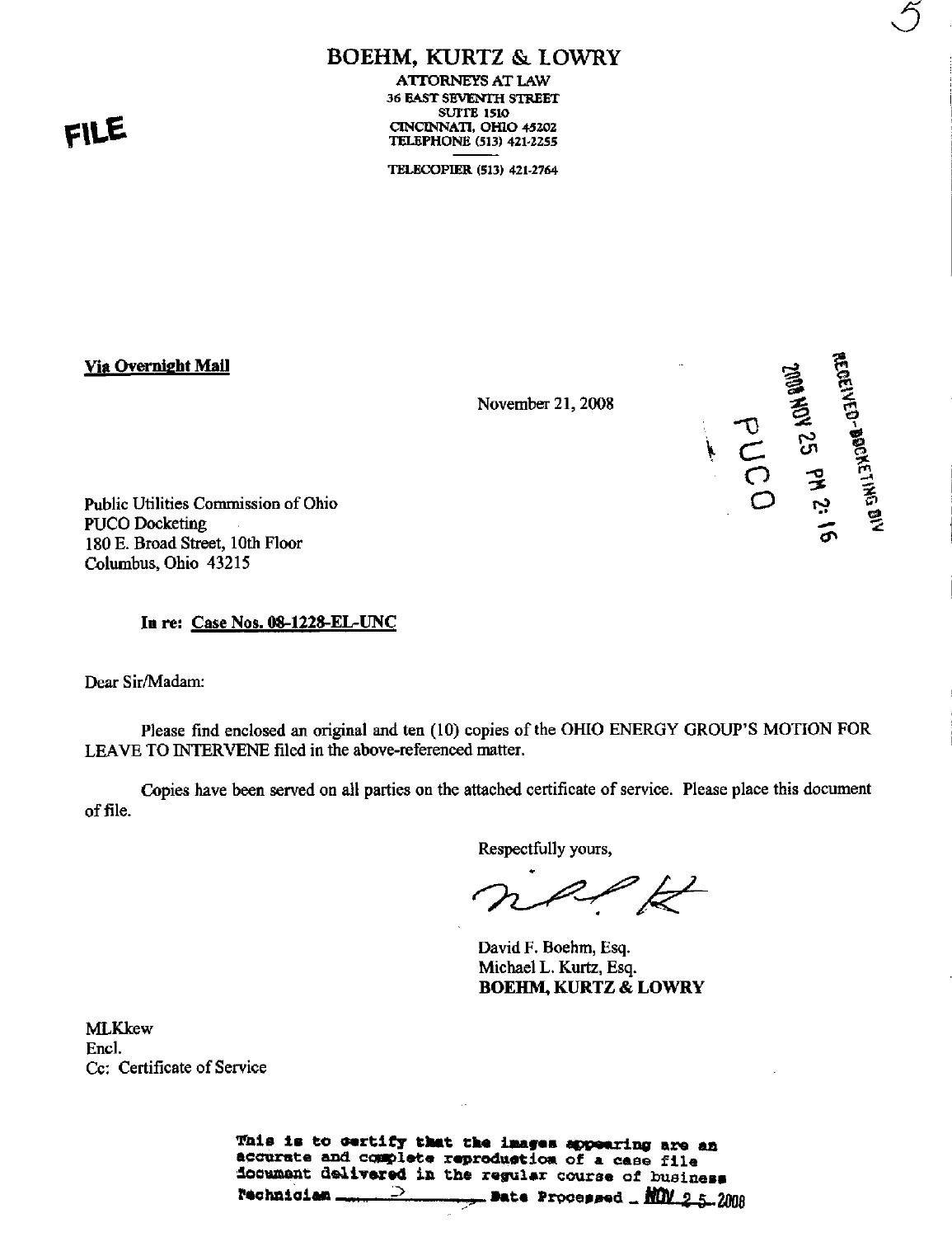### CERTIFICATE OF SERVICE

I hereby certify that true copy of the foregoing was served by ordinary mail, unless otherwise noted, this 21<sup>st</sup> day of November, 2008.

DUKE ENERGY OHIO PAUL G. SMITH 139 E. FOURTH ST CINCINNATI OH 45202 WATTS, ELIZABETH H. 139 EAST FOURTH STREET 25 ATRIUM II CINCINNATI OH 45202

 $\bar{z}$ 

COLBERT, PAUL ATTORNEY AT LAW CINCINNATI GAS & ELECTRIC COMPANY 139 EAST FOURTH STREET 2500 ATRIUM H BLDG CINCINNATI OH 45201-0960

 $\partial$ 

David F. Boehm, Esq. Michael L. Kurtz, Esq.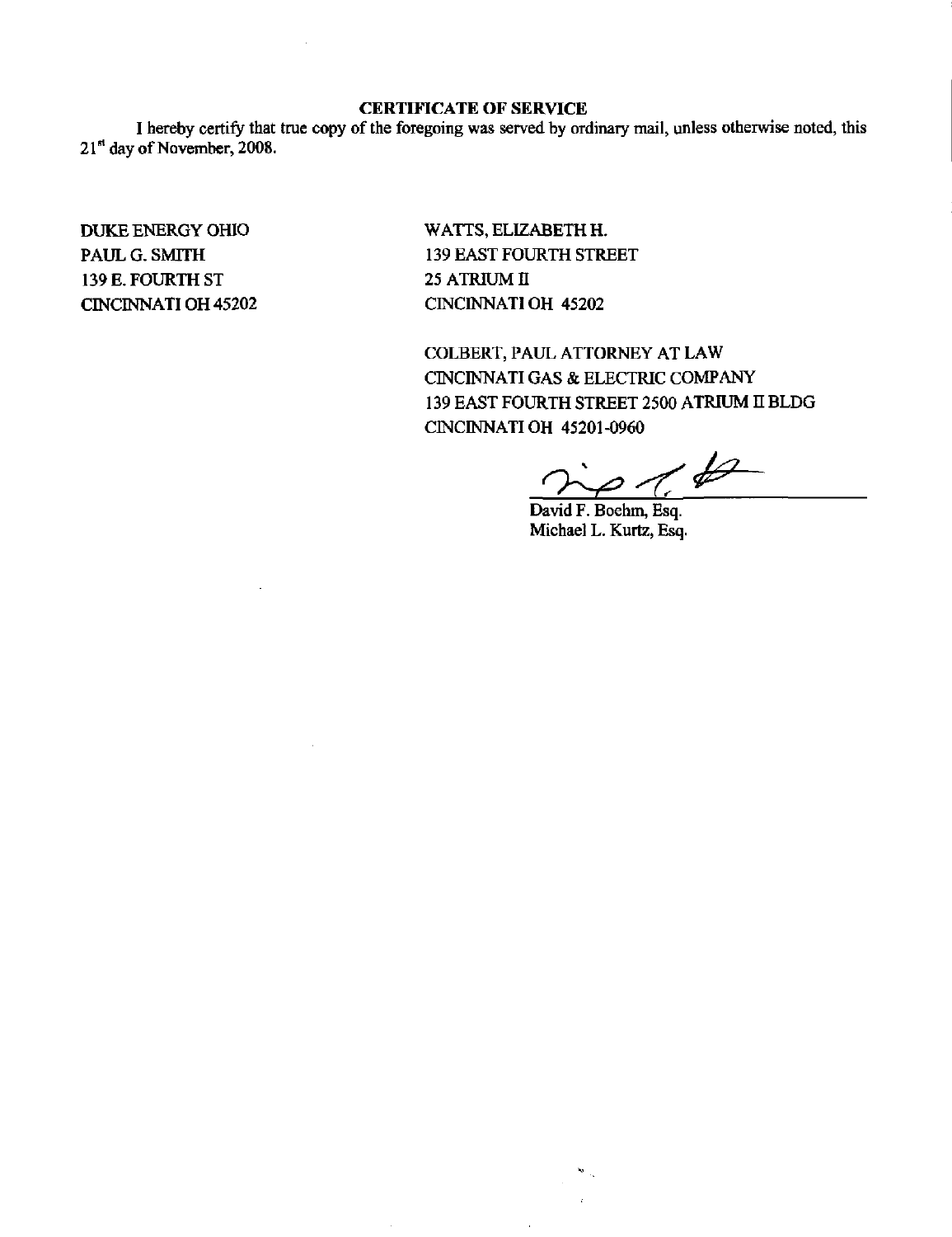#### BEFORE THE

#### PUBLIC UTILITY COMMISSION OF OHIO

 $\ddot{\bullet}$  $\ddot{\bullet}$  $\ddot{\phantom{a}}$ ÷

In The Matter Of The Application For Recovery Of Costs, Lost Margin, And Performance Incentive Associated With The Implementation Of Electric Non-Residential Demand Side Management Programs By Duke Energy Ohio

Case No. 08-1228-EL-UNC



Respectfully submitted.

Respectfully submitted.

David F. Boehm, Esq. Michael L. Kurtz, Esq. BOEHM, KURTZ & LOWRY 36 East Seventh Street, Suite 1510 Cincinnati, Ohio 45202 Ph: (513)421-2255 Fax: (513)421-2764 E-Mail: dboehm(glBKLlawfirm.com mkurtz@BKLlawfirm.com

November 21,2008 COUNSEL FOR OHIO ENERGY GROUP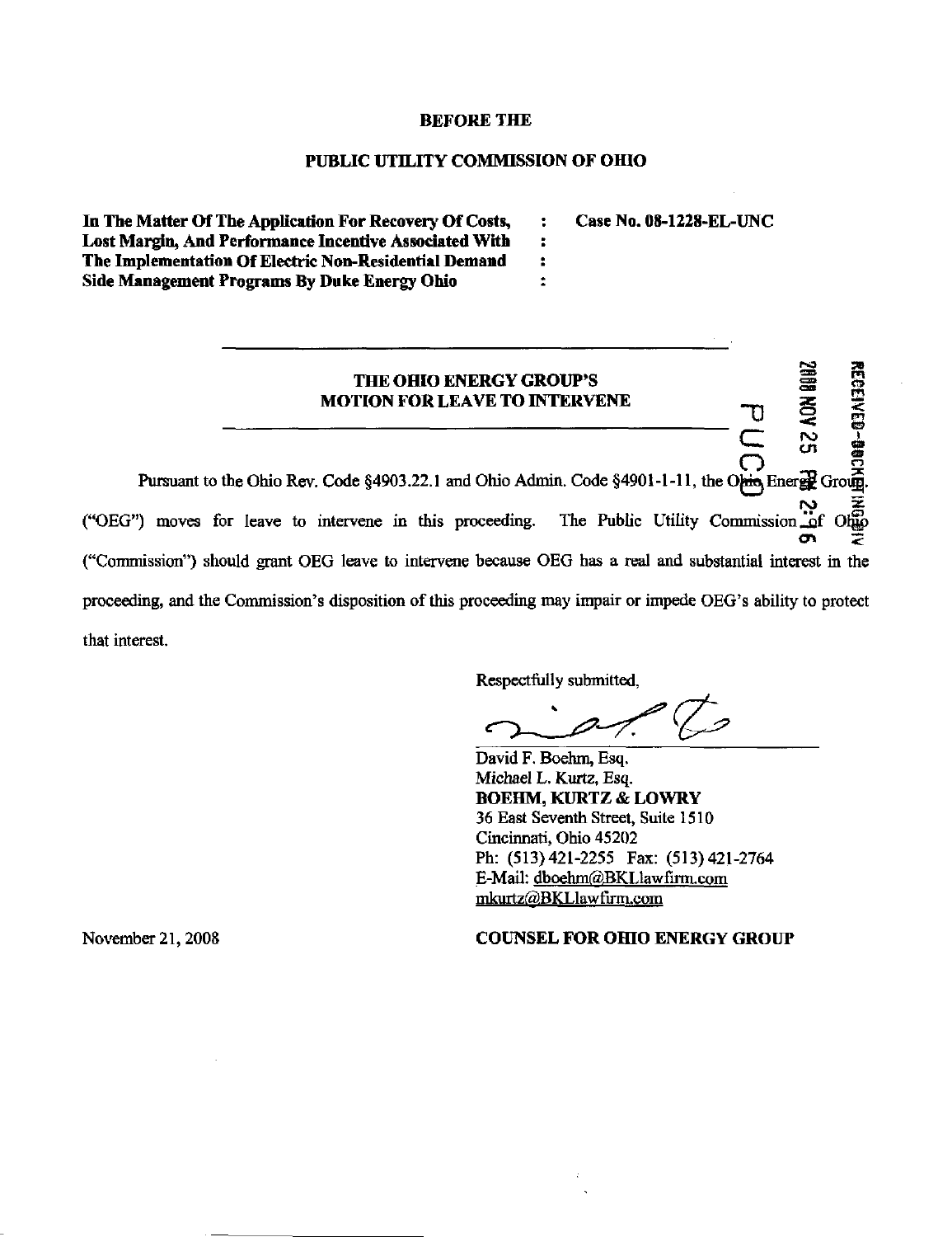#### BEFORE THE

#### PUBLIC UTILITY COMMISSION OF Ohio

 $\ddot{\phantom{a}}$  $\ddot{\phantom{a}}$  $\ddot{\cdot}$  $\ddot{\cdot}$ 

In The Matter Of The Application For Recovery Of Costs, Lost Margin, And Performance Incentive Associated With The Implementation Of Electric Non-Residential Demand Side Management Programs By Duke Energy Ohio

Case No. 08-1228-EL-UNC

## MEMORANDUM IN SUPPORT OF THE OHIO ENERGY GROUP'S MOTION TO INTERVENE

Pursuant to Ohio Rev. Code §4903.22.1 and Ohio Admin. Code §4901-01-11, the Public Utility Commission of Ohio should grant OEG leave to intervene in this proceeding.

OEG is a non-profit entity organized to represent the interests of large industrial customers in electric and gas regulatory proceedings before the Public Utility Commission of Ohio ("Commission"). OEG's members who are participating in this intervention are: AK Steel Corporation, Air Products & Chemicals, Inc., BP-Huskey, Ford Motor Company, General Electric - Aircraft Engines, The Procter and Gamble Co., and Worthington Industries. These companies purchase electric distribution services from Duke Energy Ohio, Inc. Therefore, the interests of OEG's members may be directly affected by the outcome of this proceeding. OEG intends to play a constructive role in this case and provide infonnation which will assist the Commission.

No other party to this proceeding can adequately represent OEG's interest. Intervention would not unduly delay the proceeding nor unjustly prejudice any existing party.